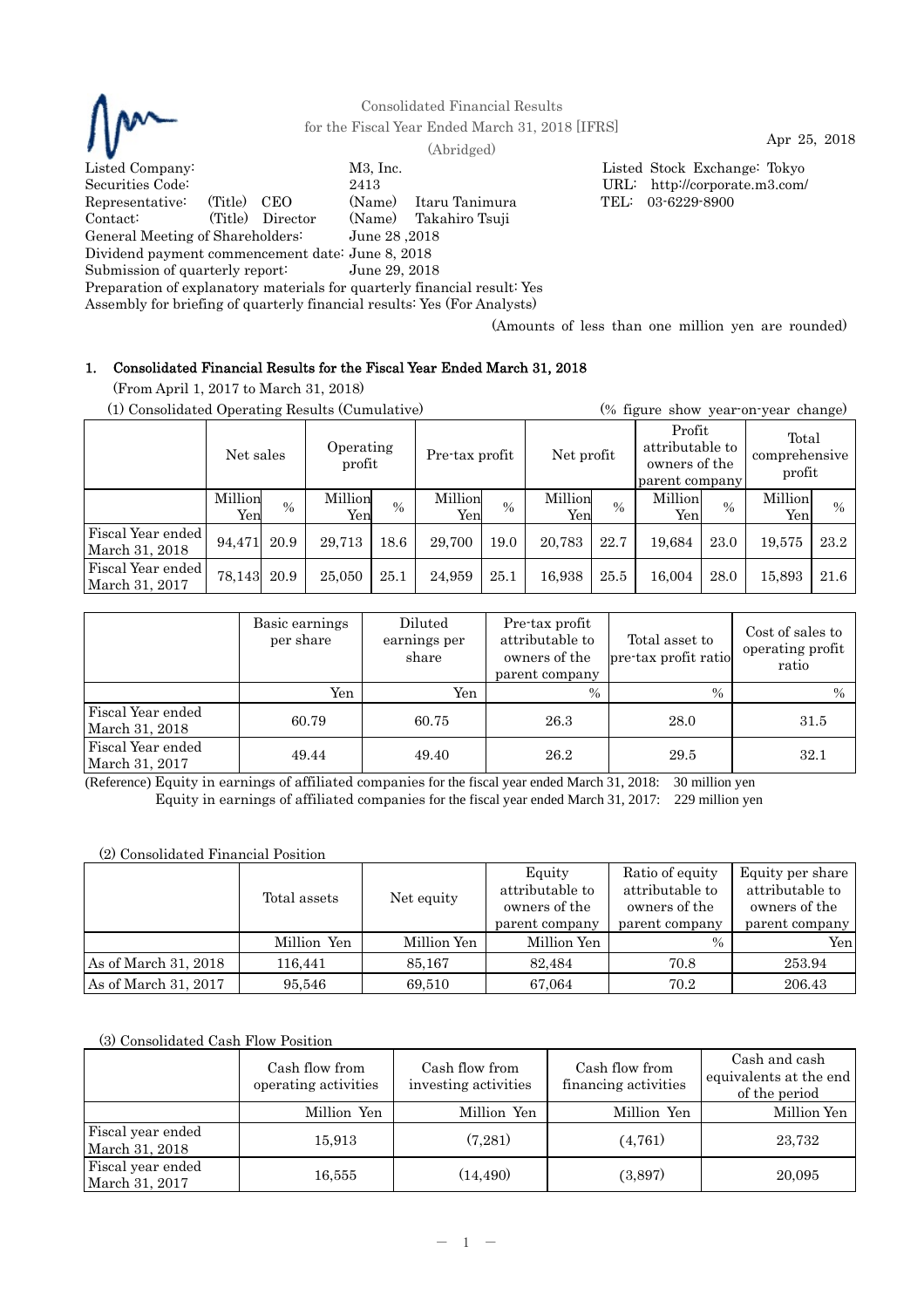## 2. Dividends

|                                                    |                          |                                                                             | Annual per share |       |                               |                                            |                                                                                             | Dividend      |
|----------------------------------------------------|--------------------------|-----------------------------------------------------------------------------|------------------|-------|-------------------------------|--------------------------------------------|---------------------------------------------------------------------------------------------|---------------|
|                                                    | First<br>quarter<br>-end | Third<br>Second<br>Fiscal<br>quarter<br>quarter<br>year-end<br>-end<br>-end |                  | Total | Dividend<br>Payout<br>(Total) | Dividend<br>payout ratio<br>(Consolidated) | payout ratio<br>attributable to<br>the owners of<br>the parent<br>company<br>(Consolidated) |               |
|                                                    | Yen                      | Yen                                                                         | Yen              | Yen   | Yen                           | Million<br>Yen                             | $\frac{0}{0}$                                                                               | $\frac{0}{0}$ |
| Fiscal year ended<br>March 31, 2017                |                          | 0.00                                                                        |                  | 10.00 | 10.00                         | 3,238                                      | 20.2                                                                                        | 5.3           |
| Fiscal year ended<br>March 31, 2018                |                          | 0.00                                                                        |                  | 11.00 | 11.00                         | 3,563                                      | 18.1                                                                                        | 4.8           |
| Fiscal year<br>ending March 31,<br>2019 (Forecast) |                          | 0.00                                                                        |                  |       |                               |                                            |                                                                                             |               |

(Note) 1 Dividend forecast for the fiscal year ending March 31, 2019 is currently undetermined.

It is to be determined after consideration of capital needs and condition of cash flow hereafter.

## 3. Forecast for the Consolidated Fiscal Year Ending March 31, 2019

| $\mu$ . The state of the state of $\mu$ |                |       |                  |               |                |       |                |               |                                                         |       |                                   |  |
|-----------------------------------------|----------------|-------|------------------|---------------|----------------|-------|----------------|---------------|---------------------------------------------------------|-------|-----------------------------------|--|
|                                         | Net sales      |       | Operating profit |               | Pre-tax profit |       | Net profit     |               | Earnings attributable<br>to the owners of the<br>parent |       | Basic<br>earnings<br>per<br>share |  |
|                                         | Million<br>Yen | $\%$  | Million<br>Yen   | $\frac{0}{0}$ | Million<br>Yen | $\%$  | Million<br>Yen | $\frac{0}{0}$ | Million<br>Yen                                          | $\%$  | Yen                               |  |
| Second<br>Quarter<br>End                | 50,000         | 16.7% | 13,490           | 10.0%         | 13,600         | 10.0% | 9,110          | 12.0%         | 8,400                                                   | 12.0% | 25.94                             |  |
| Annual                                  | 113,350        | 20.0% | 31,720           | 15.0%         | 31,700         | 15.0% | 22,200         | 15.0%         | 20,960                                                  | 15.0% | 64.73                             |  |

(from April 1, 2018 to March 31, 2019)

(Note 1) IFRS 9 (Financial Instruments) treatment have been applied as of the fiscal year ending March 2019, and retrospective restatements will be made to results of the fiscal year ending March 2018. Year on year comparison numbers of the forecast have been calculated using retrospectively restated results of the fiscal year ending March 2018.

(Reference) Below numbers are likely be the retrospectively restated results of the fiscal year ending March 2018. The numerical values are pre-audit and temporary, and are subject to change in the future.

|                                           | Net sales   | Operating profit | Pre-tax profit | Net profit  | Earnings<br>attributable to the<br>owners of the parent |
|-------------------------------------------|-------------|------------------|----------------|-------------|---------------------------------------------------------|
|                                           | Million Yen | Million Yen      | Million Yen    | Million Yen | Million Yen                                             |
| Second<br>Quarter<br>$\operatorname{End}$ | 42,849      | 12,263           | 12,360         | 8,130       | 7,499                                                   |
| Annual                                    | 94,471      | 27,587           | 27,574         | 19,327      | 18,229                                                  |

(Note 2) "Basic earnings per share" forecast has been calculated using 323,807,332 shares, which is the average number of shares outstanding during the fiscal year ended March 31, 2018.

# ※ Notes

(1) Changes in significant subsidiaries during the period (changes in specific subsidiaries accompanying changes in scope of consolidation): Yes

1 new subsidiary: COSMOTEC Co., Ltd.

(2) Changes in accounting policies and accounting estimates:

- (i) Changes in accounting policies required by IFRS: None
- (ii) Changes in accounting policies other than item (i) above: None

(iii) Changes in accounting estimates: None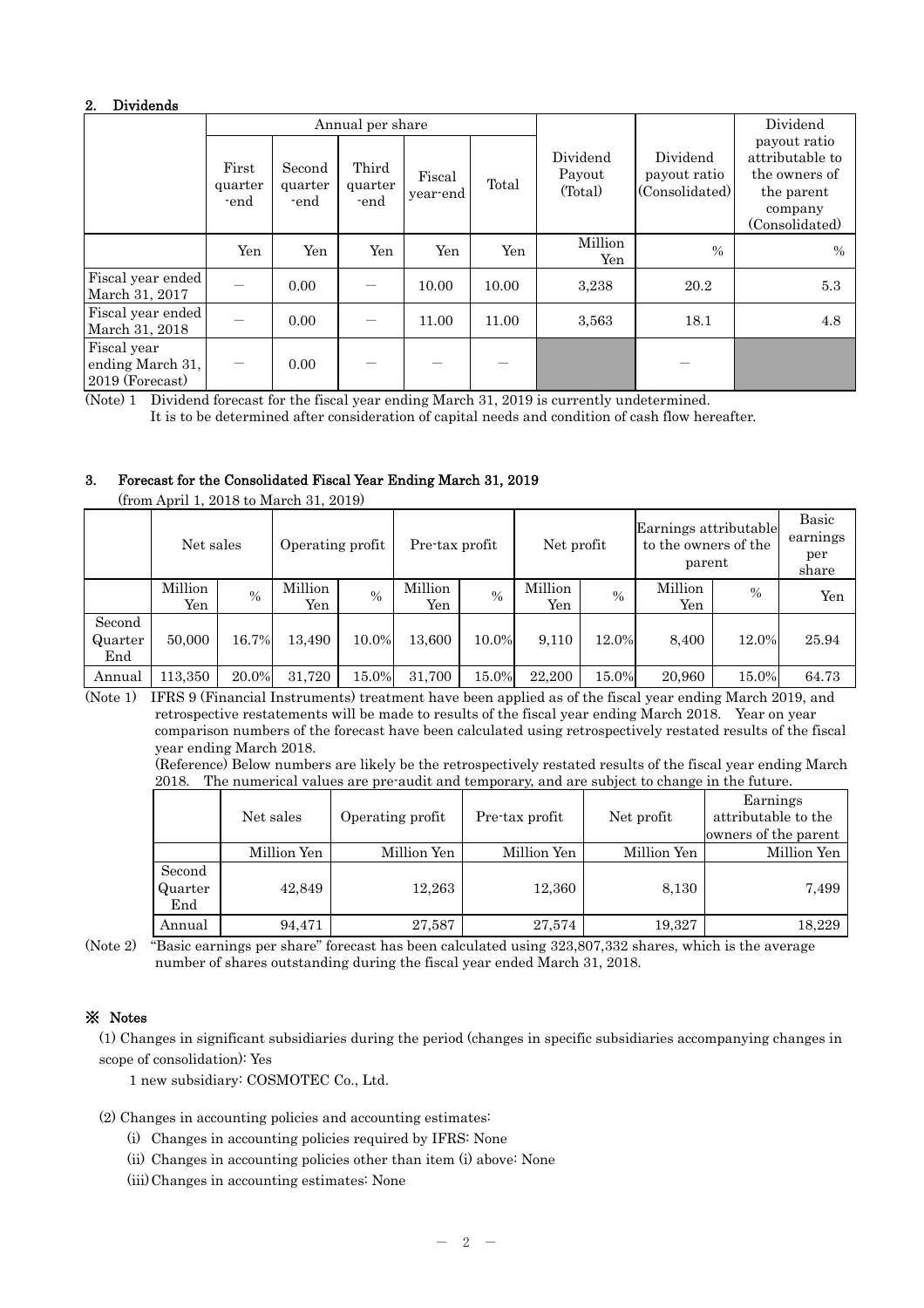(3) Number of shares issued (common stock)

| (i) Number of shares outstanding at the end of the period (including treasury stock) |                                                               |        |  |  |  |  |  |  |  |
|--------------------------------------------------------------------------------------|---------------------------------------------------------------|--------|--|--|--|--|--|--|--|
| As of March 31, 2018                                                                 | 323,897,900                                                   | shares |  |  |  |  |  |  |  |
| As of March 31, 2017                                                                 | 323,790,100                                                   | shares |  |  |  |  |  |  |  |
| (ii) Number of treasury stock at the end of the period                               |                                                               |        |  |  |  |  |  |  |  |
| As of March 31, 2018                                                                 | 32,400                                                        | shares |  |  |  |  |  |  |  |
| As of March 31, 2017                                                                 | 32,400                                                        | shares |  |  |  |  |  |  |  |
|                                                                                      | (iii) Average number of shares during the period (cumulative) |        |  |  |  |  |  |  |  |
| As of March 31, 2018                                                                 | 323,807,332                                                   | shares |  |  |  |  |  |  |  |
| As of March 31, 2017                                                                 | 323.701.536                                                   | shares |  |  |  |  |  |  |  |

※ Indication regarding implementation status of the quarterly review procedures

This quarterly financial report is outside the scope of the review procedures for quarterly financial statements under the Financial Instruments and Exchange Act.

- ※ Explanation of proper use of financial results forecasts, and other special matters
	- (1) Caution regarding statements concerning the future

The forward-looking statements herein are based on information available to the Company and on certain assumptions deemed to be reasonable at the date of publication of this document. They are not intended as the Company's commitment to achieve such forecasts, and actual results may differ significantly due to various factors.

(2) Regarding voluntary reclassification based on IFRS

The Company has started voluntary reclassification based on IFRS as of the first quarter of the fiscal year ending March 31, 2015.

#### (3) Explanatory materials for quarterly financial result

Explanatory materials for quarterly financial result will be posted on our website on Wednesday, April 25, 2018.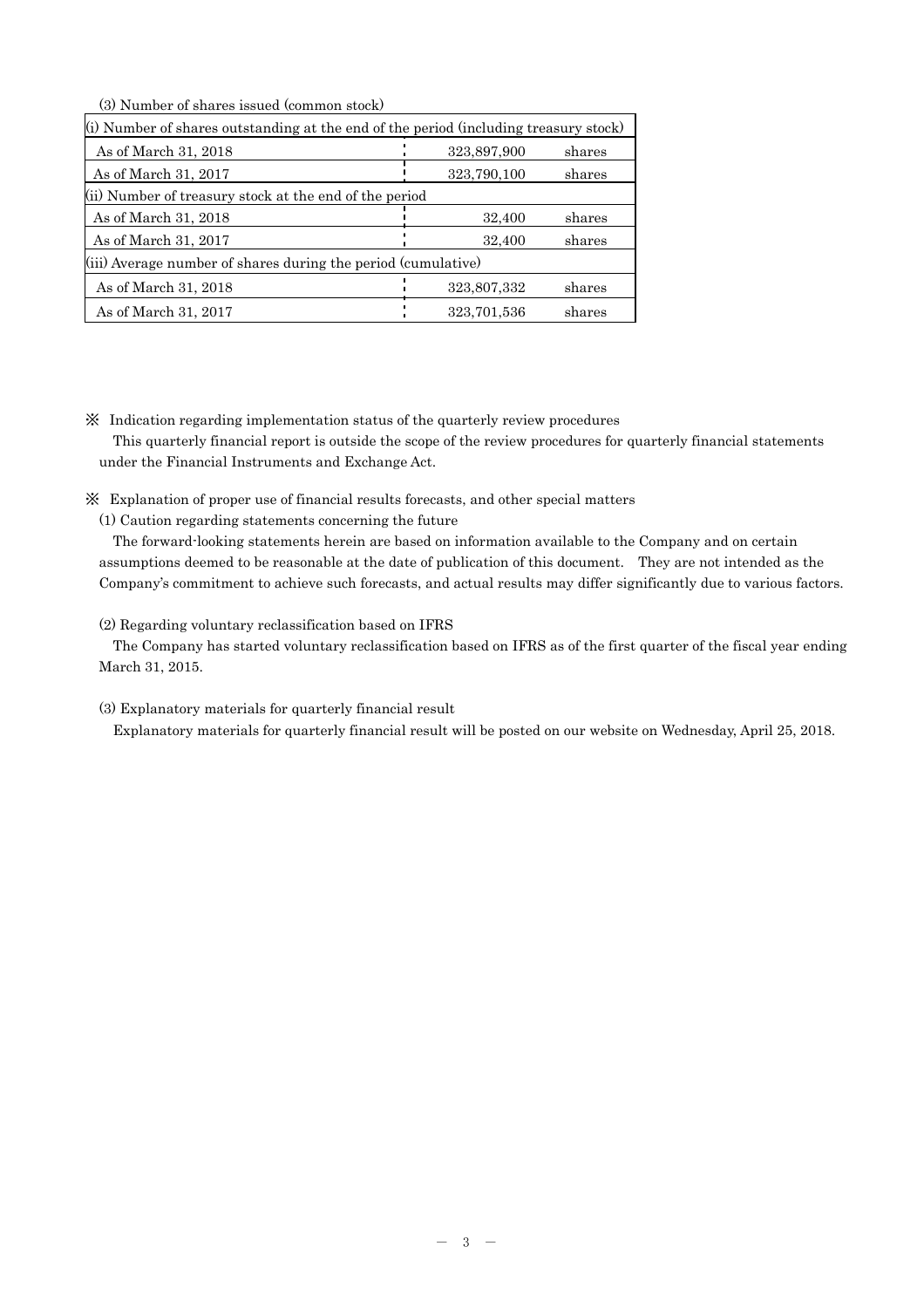#### Qualitative Information on Results

#### (Changes regarding the Segments)

Original segments included the "Medical Portal" segment which housed internet-based businesses such as marketing support services for healthcare related companies, the "Sales Platform" segment which offered personnel dispatch for operations outsourcing capabilities such as sales and marketing, and "Clinical Platform" segment which housed the development and distribution business of things such as electronic medical record systems. Given the development of marketing support businesses that integrate internet and real operational capabilities, the above segments have been combined to newly form the "Medical Platform" segment by changing the unit for determining allocation of management resources and assessing performance, as of the first quarter of this fiscal year. It should be noted that the businesses such as the healthcare advertisement agency business originally housed under the "Others" segment not included in the reportable segments, has also been combined into the Medical Platform segment.

Furthermore, the Career business originally included in the previous Medical Portal segment has been extracted to form a separate segment, the Career Solution segment, in line with the expansion in business size, by changing the unit for determining allocation of management resources and to assessing performance.

Lastly, the "Others" segment not included in the reportable segments, has been renamed to "Other Emerging Businesses."

#### (1) Explanation of consolidated operating results

In Japan, various services are provided for the 250,000+ physician members via the "m3.com" website designed for medical professionals.

 Medical Platform includes services which allows member physicians to proactively receive continuous and frequent information via the "m3.com" platform such as the "MR-kun family" services, marketing research capabilities paneling the physician members, and "QOL-kun" which provides marketing support for non-healthcare related corporates desiring to advertise daily life services to doctors, offering a wide menu range for catering to various agendas and purposes of clients. Additionally, provision of next generation sales reps, or "Medical Marketers," and healthcare advertisement agency services are also being expanded via group companies. Furthermore, medical device distribution and consulting subsidiaries, COSMOTEC Co., Ltd. and JAMECS Inc., were consolidated in November 2017.

Evidence Solution includes clinical trial related services centered around "Mr. Finder" which excavates institutions and patient participants for clinical studies, large-scale clinical study services, assistance with clinical trial operations provided by CROs, and administrative and operations support across the entire clinical trial process by SMOs, all provided through various group companies.

Career Solution provides job search and placement services for physicians and pharmacists through M3 Career, Inc.

Furthermore, consumer facing services such as the "AskDoctors" (http://www.AskDoctors.jp/) website which connects public users with "m3.com" member physicians for answers to daily health questions, and healthcare professional education such as national examination preparatory services provided by TECOM Corporation, are all being expanded.

Within the Overseas segment, the U.S. portal website, "MDLinx," designed for healthcare professionals, continues to expand its member network based services catering towards pharmaceutical companies, as well as its career support services for physicians. The acquisition of a clinical trial support company, Wake Research Holdings, LLC in February 2018, marked an entry into the U.S. clinical trial business. In Europe, the "Doctors.net.uk" U.K. portal website with roughly 200,000 U.K. physician members is expanding services for pharmaceutical companies, along with pharmaceutical database services offered by the Vidal Group in France, Germany, and Spain. In China, the portal website designed for healthcare professionals has now topped 2 million physician registrations, and expanding healthily. We have also launched a joint venture in India.

Additionally, membership and panel participation at websites operated by M3 group starting with Japan, U.S., Europe, China, and Korea, now totals over 4 million physicians, enabling provision of marketing research services that span across a global scale.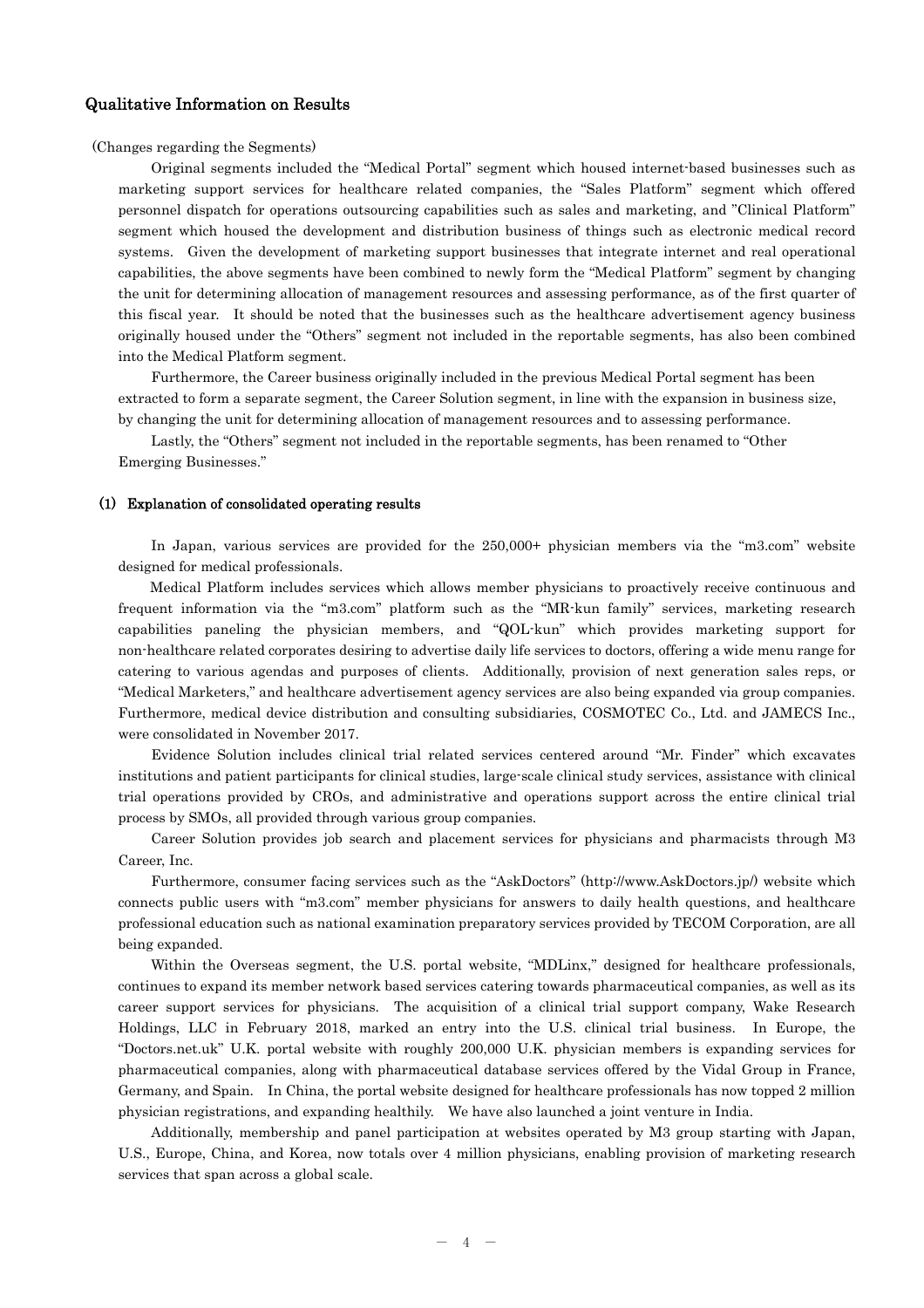### Consolidated results for the fiscal year (cumulative) (Unit: Million Yen)

|                  | Fiscal year ended<br>March 31, 2017<br>(April 1, 2016 to | Fiscal year ended<br>March 31, 2018<br>(April 1, 2017 to |           | Fiscal year comparison |
|------------------|----------------------------------------------------------|----------------------------------------------------------|-----------|------------------------|
|                  | Mar 31, 2017, cumulative)                                | Mar 31, 2018, cumulative)                                |           |                        |
| Net sales        | 78,143                                                   | 94,471                                                   | $+16,328$ | $+20.9%$               |
| Operating Profit | 25,050                                                   | 29,713                                                   | $+4,663$  | $+18.6%$               |
| Pre-Tax Profit   | 24.959                                                   | 29.700                                                   | $+4,741$  | $+19.0\%$              |
| Net Profit       | 16.938                                                   | 20,783                                                   | $+3,844$  | $+22.7%$               |

(Segment results) (Unit: Million yen)

|                   |                   | Fiscal year ended<br>March 31, 2017<br>(April 1, 2016 to<br>Mar 31, 2017,<br>cumulative) | Fiscal year ended<br>Mar 31, 2018<br>(April 1, 2017 to<br>Mar 31, 2018,<br>cumulative) | Annual<br>comparison |          |
|-------------------|-------------------|------------------------------------------------------------------------------------------|----------------------------------------------------------------------------------------|----------------------|----------|
| Medical           | Segment Net Sales | 28,223                                                                                   | 34,306                                                                                 | $+6,083$             | $+21.6%$ |
| Platform          | Segment Profit    | 14,475                                                                                   | 15,477                                                                                 | $+1,002$             | $+6.9%$  |
| Evidence          | Segment Net Sales | 22,313                                                                                   | 22,084                                                                                 | (228)                | $-1.0\%$ |
| Solution          | Segment Profit    | 5,307                                                                                    | 5,532                                                                                  | $+225$               | $+4.2%$  |
|                   | Segment Net Sales | 8,631                                                                                    | 10,880                                                                                 | $+2,249$             | $+26.1%$ |
| Career Solution   | Segment Profit    | 2,503                                                                                    | 2,871                                                                                  | $+369$               | $+14.7%$ |
| Overseas          | Segment Net Sales | 16,338                                                                                   | 22,425                                                                                 | $+6,087$             | $+37.3%$ |
|                   | Segment Profit    | 1,582                                                                                    | 2,980                                                                                  | $+1,398$             | $+88.4%$ |
| Other Emerging    | Segment Net Sales | 4,525                                                                                    | 6,903                                                                                  | $+2,378$             | $+52.5%$ |
| <b>Businesses</b> | Segment Profit    | 1,468                                                                                    | 1,697                                                                                  | $+229$               | $+15.6%$ |
|                   | Segment Net Sales | (1,886)                                                                                  | (2,126)                                                                                |                      |          |
| Adjustment        | Segment Profit    | (285)                                                                                    | 1,156                                                                                  |                      |          |
|                   | Net Sales         | 78,143                                                                                   | 94,471                                                                                 | $+16,328$            | $+20.9%$ |
| Total             | Operating Profit  | 25,050                                                                                   | 29,713                                                                                 | $+4,663$             | $+18.6%$ |

#### 1) Medical Platform

Expansion of marketing support services for pharmaceutical companies such as "MR-kun" Family and healthcare media agency services, produced Medical Platform segment sales totaling 34,306 million yen, higher by 21.6 % year on year.

 COGS and SG&A amounted to 19,431 million yen, higher by 39.6% year on year, largely due to increases in personnel expenses across the entire M3 group to accommodate business growth.

 Combining the above results, the Medical Platform segment produced profits of 15,477 million yen, higher by 6.9% year on year.

#### 2) Evidence Solution

Although the CRO business maintained healthy progress, the deconsolidation of Integrated Development Associates Co., Ltd. resulted in total sales of 22,084 million yen, lower by 1.0% year on year. On the other hand, operations improvements boosted profitability, and segment profit ended at 5,532 million yen, higher by 4.2% year on year. Clinical trial project demand remains strong with increasing accumulation of project backlog (segment total of roughly 27,000 million yen).

#### 3) Career Solution

Increase in physician user demand expanded business to produce segment sales of 10,880 million yen, and increase of 26.1% versus previous year. Profit amounted to 2,871 million yen, an increase of 14.7% versus previous year after absorbing upfront investment costs for future growth such as from personnel expansion.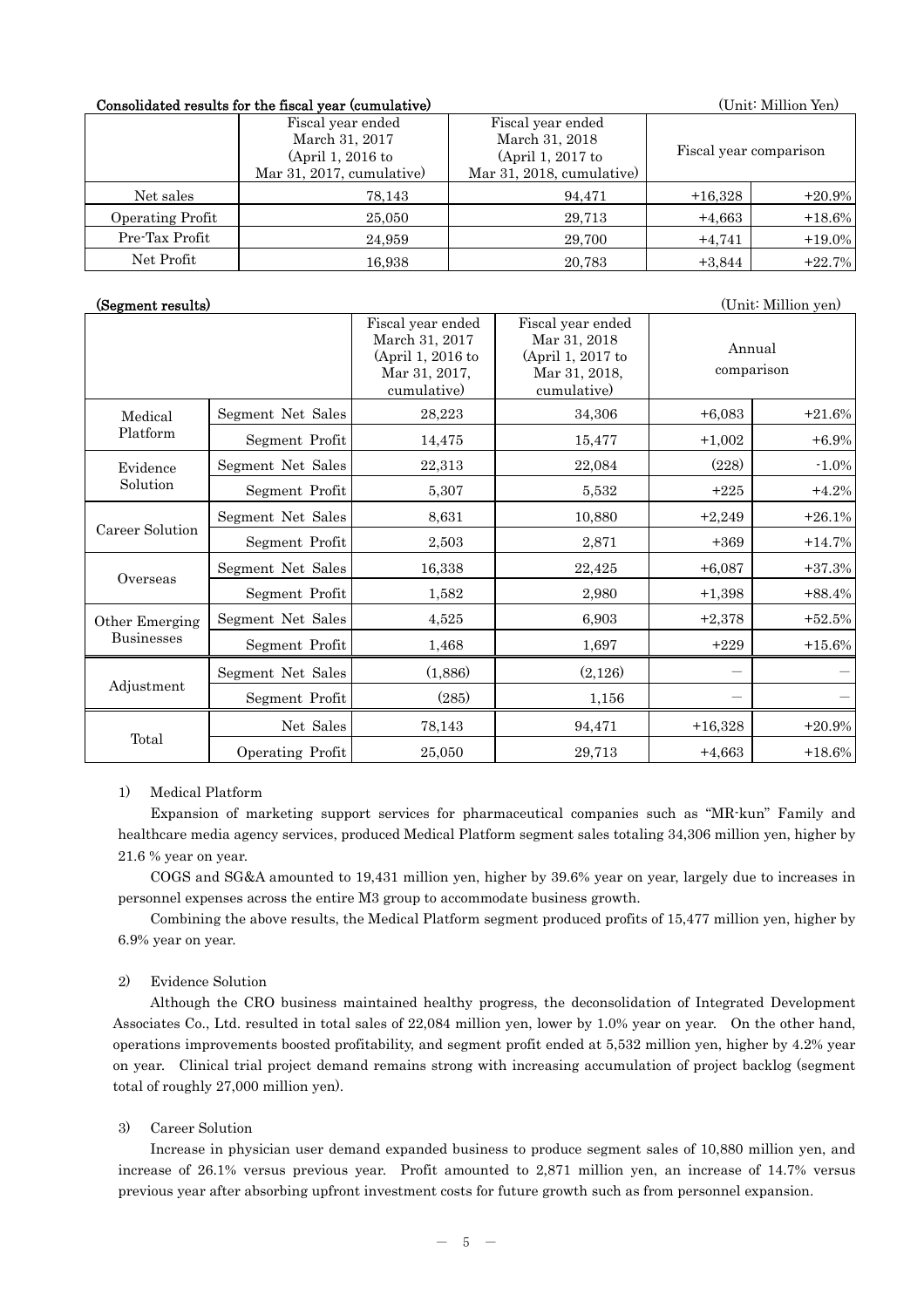## 4) Overseas

In addition to expansions in the marketing research services in the U.S. and U.K., expansion of the Vidal Group produced segment sales of 22,425 million yen, higher by 37.3% year on year. With profitability improvement led by the U.S., segment profit amounted to 2,980 million yen, higher by 88.4% year on year.

#### 5) Other Emerging Businesses

Segment sales totaled 6,903 million yen, higher by 52.5% year on year. Absorbing upfront investment costs for newly launched businesses, segment profit amounted to 1,697 million yen, higher by 15.6% year on year.

Combining the above segments, results for the entire group for the twelve months ended March 31, 2018, amounted to sales of 94,471 million yen, higher by 20.9% year on year, and operating profit of 29,713 million yen, higher by 18.6% year on year. Pre-tax profit was 29,700 million yen, higher by 19.0% year on year, and net profit was 20,783 million yen, higher by 22.7% year on year.

#### (2) Explanation of consolidated financial position

#### (Condition of assets, liabilities, and net assets)

Total assets were 116,441 million yen, an increase of 20,895 million yen compared to the end of the previous fiscal year. Current assets totaled 53,596 million yen, a net increase of 11,784 million yen versus last fiscal year end mainly due to an increase of 6,448 million yen in trade receivables and other receivables from business expansion and an increase in newly consolidated subsidiaries, and an increase of 3,636 million yen in cash and cash equivalents. Illiquid assets totaled 62,845 million yen, an increase of 9,111 million yen versus last fiscal year end due to an increase of 5,648 million yen in goodwill through the increase in newly consolidated subsidiaries such as the equity acquisition of Wake Research Holdings, LLC.

Total liabilities increased by 5,237 million yen versus last fiscal year end to total 31,274 million yen. Current liabilities increased 4,010 million yen versus previous fiscal year end to total 24,555 million yen due to items such as an increase of 2,983 million yen in trade payables and other payables from factors such as the increase in newly consolidated subsidiaries. Illiquid liabilities increased by 1,227 million yen versus previous fiscal year end to total 6,718 million yen due to items such as the increase in deferred tax liabilities by 360 million yen.

Total shareholder's equity increased by 15,658 million yen compared to the end of the previous fiscal year to total 85,167 million yen. Factors included the allocation of 19,684 million yen in profits attributable to the owners of the parent company, offset by the apportionment of surplus in the amount of 3,238 million yen, resulting in an increase in retained earnings of 16,446 million yen.

#### (Condition of cashflows)

Cash and cash equivalents for the twelve months ended March 31, 2018 increased by 3,636 million yen versus last fiscal year end to total 23,732 million yen.

Cash flows from operating activities produced an inflow of 15,913 million yen, a decrease of 642 million yen year on year. The major component of inflow was pre-tax profit of 29,700 million yen, and the major component of outflow was the payment of corporate income tax amounting to 8,795 million yen. Corporate income tax payments increased by 1,889 million versus last fiscal year due to business expansion.

Cash flows from investment activities produced an outflow of 7,281 million yen, a decrease of 7,209 million yen year on year. The major component of inflow was 2,346 million yen from the sale of available for sale financial assets, while the major component of outflow were from acquisition of stocks in subsidiaries accompanying changes in the scope of consolidation, such as Wake Research Holdings, LLC, equaling 8,196million yen.

Cash flows from financing activities resulted in an increase in outflow of 865 million yen year on year to total an outflow of 4,761 million yen, due to factors such as dividend payments of 3,238 million yen to the owners of the parent company.f